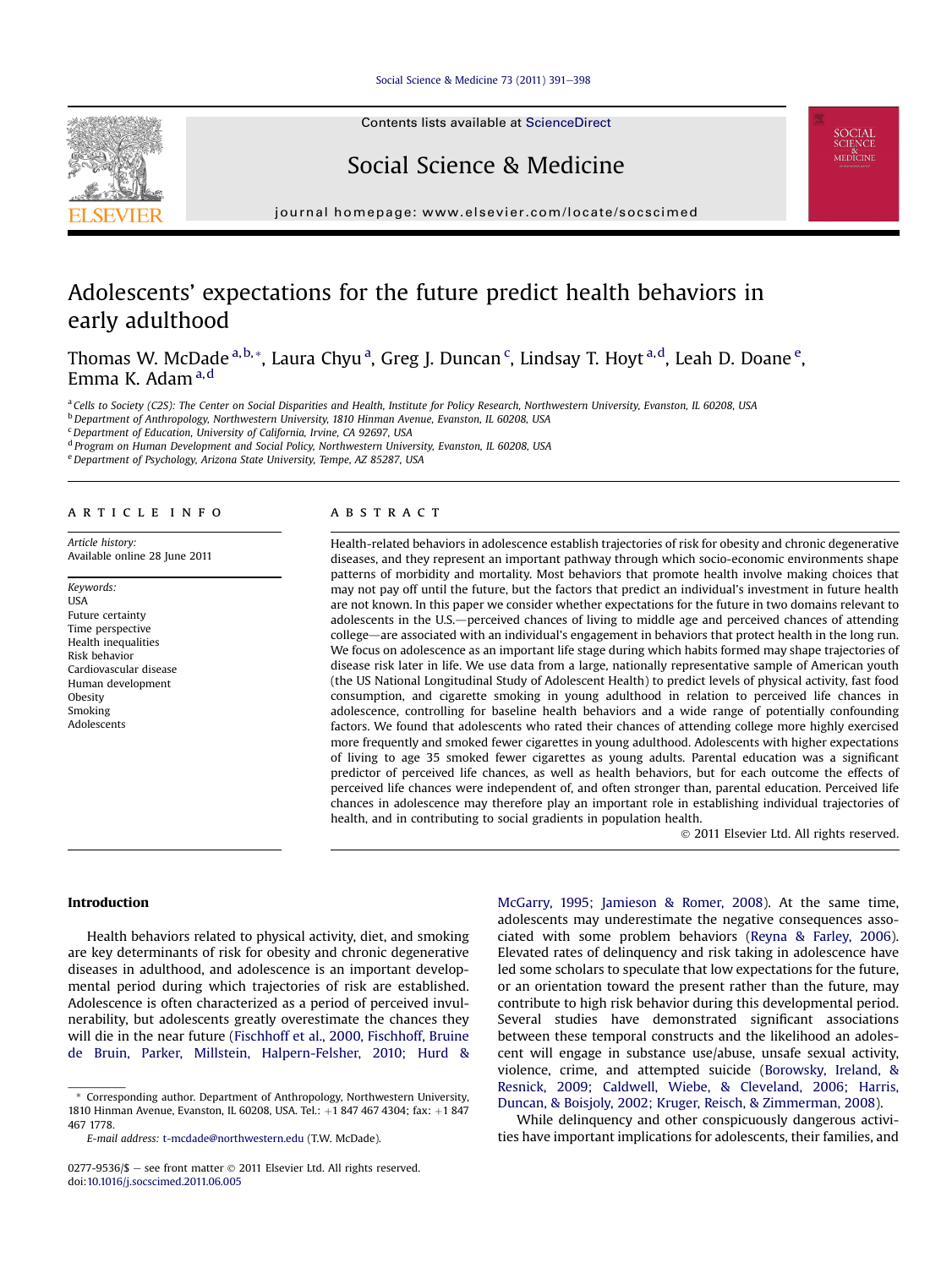their communities, this paper focuses on the role of expectations for the future in shaping common health behaviors that set the stage for chronic disease risk later in life. Cardiovascular disease (CVD) is the leading cause of death in the U.S., and a major cause of disability and lost productivity (U.S. Department of Health and Human Services, 2007). While diabetes and CVD have historically been considered diseases of aging, recent research has traced their origins to lifestyle factors much earlier in life related to recent increases in rates of overweight and obesity among children and adolescents (Freedman, Khan, Dietz, Srinivasan, & Berenson, 2001; McGill et al., 2002). Health behaviors are primary tools for the prevention and management of cardiovascular and metabolic diseases, and recent recommendations encourage people to quit smoking, maintain healthy body weight, engage in daily physical activity, and reduce intake of saturated and trans fats, cholesterol, sodium, and simple sugars (Grundy et al., 2005; Lichtenstein et al., 2006).

What factors predict an individual's willingness to commit to these kinds of health-promoting behaviors? Do lower expectations for the future undermine the adoption of positive health behaviors in the present? Research on time perspective and future discounting suggests that these types of considerations may be relevant to individual decision-making, with implications for individual health as well as disparities in population health (Guthrie, Butler, & Ward, 2009; Kruger et al., 2008). Time perspective evaluates the degree to which the past, present, or future serves as a temporal point of reference guiding an individual's attitudes and behaviors (Zimbardo & Boyd, 1999). For example, orientation toward the present has been associated with higher likelihood of drug and alcohol use (Keough, Zimbardo, & Boyd, 1999), and higher levels of formal education have been significantly associated with stronger orientation toward the future (Guthrie et al., 2009).

A distinct, but related concept of time preference considers the extent to which individuals favor immediate utility over delayed utility, and the reasons why less value may be assigned to future events (Frederick, Lowewnstein, & O'Donoghue, 2002). The longterm benefits of many health-promoting behaviors are discounted by individuals to varying degrees, with implications for behavior in the present. For example, avoidance of cardiovascular disease may be seen as a long-term benefit of a low fat diet, but fatty foods typically taste good. Their short-term utility may tip the balance toward their consumption despite potential long-term costs to an individual's health. Higher rates of future discounting have been positively associated with alcohol consumption in adolescence (Bishai, 2001), and recent increases in the marginal rate of time preference have been hypothesized as a mechanism contributing to the global epidemic of obesity (Komlos, Smith, & Bogin, 2004).

In this analysis we investigate the role that perceived life chances in adolescence may play in decisions regarding health behaviors. We focus on perceived life chances for two reasons. First, "nothing to lose" attitudes appear to contribute to high risk behavior in adolescence, but prior research has not considered the impact on common, everyday health behaviors that shape risk for chronic diseases that represent principal threats to public health in the US. Second, variation in perceived life chances may represent a cognitive mechanism through which socioeconomic contexts contribute to disparities in population health. Measures of income, education, and occupation are commonly used to locate individuals with respect to social position, based on the assumption that these measures serve as proxies for an individual's "life chances" (Lynch & Kaplan, 2000). Measures of perceived life chances provide an opportunity to assess this phenomenon more directly, as experienced by individuals themselves, and to evaluate whether subjective expectations for the future are motivational with regard to health behaviors. This line of reasoning builds on prior research into the factors that shape adolescents' expectations for significant future life events (Dominitz, Manski, & Fischhoff, 2001; Fischhoff et al., 2000; Reynolds & Pemberton, 2001).

The transition from adolescence to young adulthood is an important developmental period for these issues since it is marked by increased autonomy and the assumption of greater responsibility for decisions regarding diet, exercise, and other healthrelated behaviors. This period is also characterized by cognitive shifts that have implications for orientation toward the future and perceptions of vulnerability (Stein, Sarbin, & Kulik, 1968). While adolescents tend to take health for granted, they have a growing ability to reflect on their own behavior, and to weigh the long-term consequences of their actions (Millstein, 1993; Weithorn & Campbell, 1982). From a life course health development perspective, adolescence therefore represents a sensitive period during which habits may form that help shape trajectories of disease risk later in life (Halfon & Hochstein, 2002).

In this paper, we investigate the extent to which levels of cigarette smoking, fast food consumption, and physical activity in young adulthood can be explained by future expectations in adolescence. Analyses employ two measures of future expectations: perceived chances of living to the age of 35, and perceived chances of attending college. We hypothesize that individuals who rate themselves less likely to live to middle age or less likely to attend college will be more likely to smoke, smoke more frequently, consume more meals at fast food restaurants, and exercise less. We also hypothesize that future expectations will be associated with SES in adolescence, but that the impact of expectations on health behaviors will be independent of SES.

Perceived mortality risk and perceived chances of attending college likely represent different domains of future orientation, with each shaped by different experiences and cognitive processes. Our focus on mortality extends prior research on the consequences of perceived risk in adolescence, while attention to college attendance recognizes the importance of higher education for future life chances in our society. College graduates earn on average \$16,000 per year more than non-graduates (U.S. Department of Education, 2009), and live about 30% longer (Meara, Richards, & Cutler, 2008). For adolescents, the prospect of attending college may be a more immediate, and perhaps more salient, gauge of their expectations for the future than perceived risk of premature death. By simultaneously evaluating both these domains we can estimate which aspects of perceived life chances are most important for predicting behavior. We test our hypotheses using prospective data from a large, nationally representative sample that allows us to examine change in health behaviors over time, and to control for a wide range of potentially confounding variables.

#### Methods

#### Participants and study design

Data come from the first three waves of the US National Longitudinal Study of Adolescent Health (Add Health), a large, nationally representative study of the social, behavioral, and biological linkages defining health trajectories from adolescence through adulthood (Harris et al., 2009). The Wave I in-home interview was conducted in 1995 following a school-based survey, and included a sample of 20,745 adolescents in grades 7 through 12. All adolescents in grades 7 through 11 in Wave I were targeted about one year later for the Wave II in-home interview. Wave II interviews were conducted successfully with about 72% of the original sample. A third wave of data collection took place in